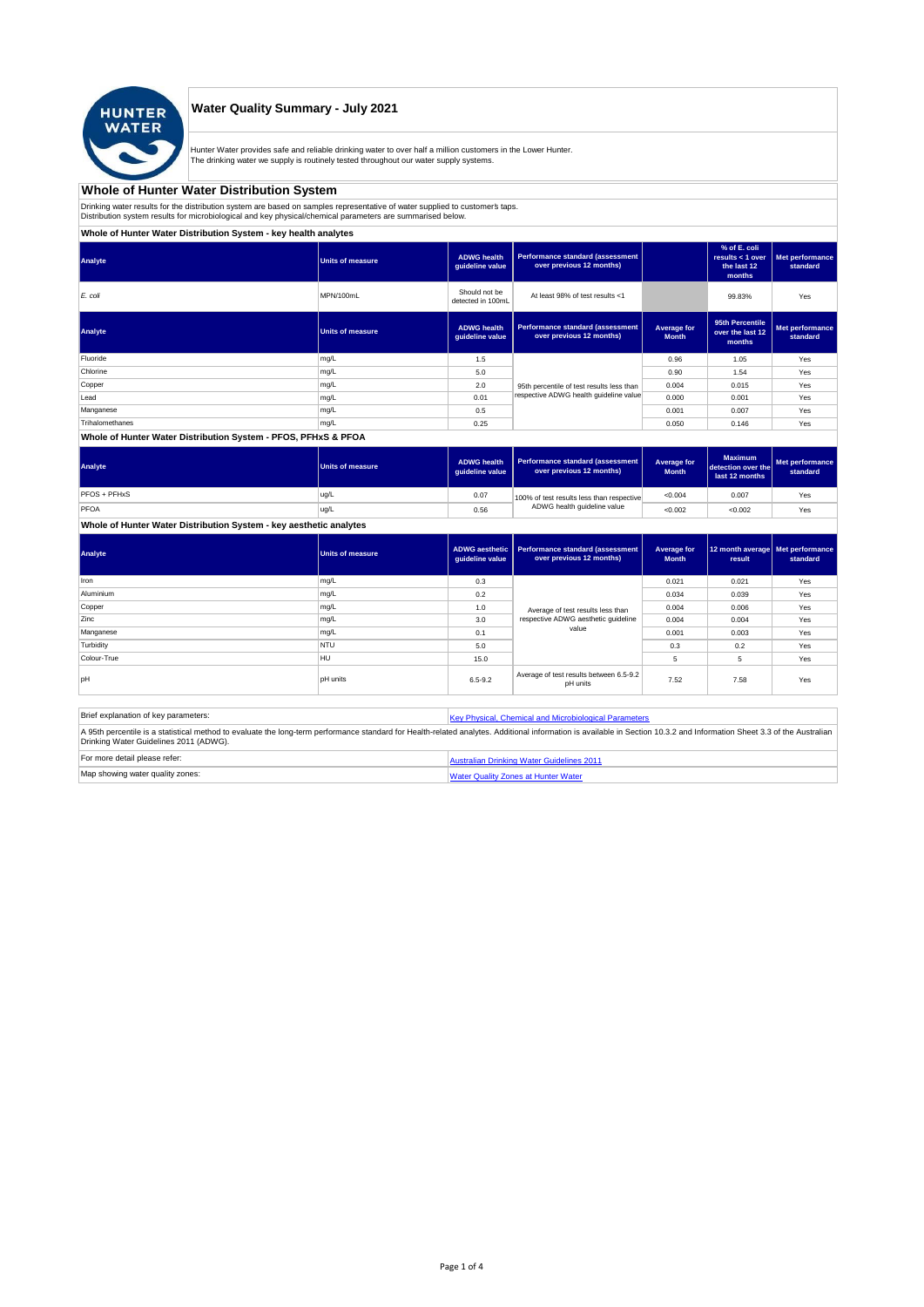# **Water Quality Zones**

| Anna Bay and Nelson Bay Zone - key health analytes |                  |                                       |                                                                     |                             |                                                           |                             |
|----------------------------------------------------|------------------|---------------------------------------|---------------------------------------------------------------------|-----------------------------|-----------------------------------------------------------|-----------------------------|
| Analyte                                            | Units of measure | <b>ADWG health</b><br>guideline value | <b>Performance standard (assessment</b><br>over previous 12 months) |                             | % of E. coli<br>results < 1 over<br>the last 12<br>months | Met performance<br>standard |
| E. coli                                            | MPN/100mL        | Should not be<br>detected in 100mL    | At least 98% of test results <1                                     |                             | 100.00%                                                   | Yes                         |
| Analyte                                            | Units of measure | <b>ADWG health</b><br>guideline value | <b>Performance standard (assessment</b><br>over previous 12 months) | Average for<br><b>Month</b> | 95th Percentile<br>over the last 12<br>months             | Met performance<br>standard |
| Fluoride                                           | mg/L             | 1.5                                   |                                                                     | 1.00                        | 1.07                                                      | Yes                         |
| Chlorine                                           | mg/L             | 5.0                                   |                                                                     | 0.84                        | 2.11                                                      | Yes                         |
| Copper                                             | mg/L             | 2.0                                   | 95th percentile of test results less than                           | 0.005                       | 0.021                                                     | Yes                         |
| Lead                                               | mg/L             | 0.01                                  | respective ADWG health guideline value                              | 0.000                       | 0.000                                                     | Yes                         |
| Manganese                                          | mg/L             | 0.5                                   |                                                                     | 0.002                       | 0.005                                                     | Yes                         |
| Trihalomethanes                                    | mg/L             | 0.25                                  |                                                                     | 0.039                       | 0.102                                                     | Yes                         |

**Anna Bay and Nelson Bay Zone - PFOS, PFHxS & PFOA**

| Analyte      | Units of measure | <b>ADWG health</b><br>quideline value | Performance standard (assessment<br>over previous 12 months) | <b>Average for</b><br><b>Month</b> | <b>Maximum</b><br>detection over the<br>last 12 months | Met performance<br>standard |
|--------------|------------------|---------------------------------------|--------------------------------------------------------------|------------------------------------|--------------------------------------------------------|-----------------------------|
| PFOS + PFHxS | ug/L             | 0.07                                  | 100% of test results less than respective                    | < 0.004                            | < 0.004                                                | Yes                         |
| PFOA         | ug/L             | 0.56                                  | ADWG health guideline value                                  | < 0.002                            | < 0.002                                                | Yes                         |

**Anna Bay and Nelson Bay Zone - key aesthetic analytes**

| Analyte     | Units of measure | ADWG aesthetic  <br>guideline value | Performance standard (assessment<br>over previous 12 months) | Average for<br><b>Month</b> | 12 month average   Met performance<br>result | standard |
|-------------|------------------|-------------------------------------|--------------------------------------------------------------|-----------------------------|----------------------------------------------|----------|
| Iron        | mg/L             | 0.3                                 |                                                              | 0.016                       | 0.022                                        | Yes      |
| Aluminium   | mg/L             | 0.2                                 |                                                              | 0.031                       | 0.037                                        | Yes      |
| Copper      | mg/L             | 1.0                                 | Average of test results less than                            | 0.005                       | 0.009                                        | Yes      |
| Zinc        | mg/L             | 3.0                                 | respective ADWG aesthetic quideline                          | 0.003                       | 0.004                                        | Yes      |
| Manganese   | mg/L             | 0.1                                 | value                                                        | 0.002                       | 0.002                                        | Yes      |
| Turbidity   | <b>NTU</b>       | 5.0                                 |                                                              | 0.2                         | 0.2                                          | Yes      |
| Colour-True | HU               | 15.0                                |                                                              |                             | 5                                            | Yes      |
| pH          | <b>pH</b> units  | $6.5 - 9.2$                         | Average of test results between 6.5-9.2<br>pH units          | 7.42                        | 7.51                                         | Yes      |

**Chichester Zone - key health analytes**

| Analyte         | <b>Units of measure</b> | <b>ADWG health</b><br>guideline value | Performance standard (assessment<br>over previous 12 months) |                             | % of E. coli<br>results $<$ 1 over<br>the last 12<br>months | Met performance<br>standard |
|-----------------|-------------------------|---------------------------------------|--------------------------------------------------------------|-----------------------------|-------------------------------------------------------------|-----------------------------|
| E. coli         | MPN/100mL               | Should not be<br>detected in 100mL    | At least 98% of test results <1                              |                             | 99.79%                                                      | Yes                         |
| Analyte         | <b>Units of measure</b> | <b>ADWG health</b><br>guideline value | Performance standard (assessment<br>over previous 12 months) | Average for<br><b>Month</b> | 95th Percentile<br>over the last 12<br>months               | Met performance<br>standard |
| Fluoride        | mg/L                    | 1.5                                   |                                                              | 0.84                        | 1.00                                                        | Yes                         |
| Chlorine        | mg/L                    | 5.0                                   |                                                              | 1.03                        | 1.41                                                        | Yes                         |
| Copper          | mg/L                    | 2.0                                   | 95th percentile of test results less than                    | 0.003                       | 0.027                                                       | Yes                         |
| Lead            | mg/L                    | 0.01                                  | respective ADWG health quideline value                       | 0.000                       | 0.001                                                       | Yes                         |
| Manganese       | mg/L                    | 0.5                                   |                                                              | 0.001                       | 0.007                                                       | Yes                         |
| Trihalomethanes | mg/L                    | 0.25                                  |                                                              | 0.028                       | 0.144                                                       | Yes                         |

**Chichester Zone - PFOS, PFHxS & PFOA**

| Analyte      | Units of measure | <b>ADWG health</b><br>quideline value | Performance standard (assessment<br>over previous 12 months) | Average for<br><b>Month</b> | <b>Maximum</b><br>detection over the<br>last 12 months | Met performance<br>standard |
|--------------|------------------|---------------------------------------|--------------------------------------------------------------|-----------------------------|--------------------------------------------------------|-----------------------------|
| PFOS + PFHxS | ug/L             | 0.07                                  | 100% of test results less than respective                    | < 0.004                     | 0.006                                                  | Yes                         |
| PFOA         | ug/L             | 0.56                                  | ADWG health guideline value                                  | < 0.002                     | < 0.002                                                | Yes                         |

**Chichester Zone - key aesthetic analytes**

| Analyte     | <b>Units of measure</b> | ADWG aesthetic<br>guideline value | <b>Performance standard (assessment</b><br>over previous 12 months) | Average for<br><b>Month</b> | 12 month average   Met performance<br>result | standard |
|-------------|-------------------------|-----------------------------------|---------------------------------------------------------------------|-----------------------------|----------------------------------------------|----------|
| Iron        | mg/L                    | 0.3                               |                                                                     | 0.018                       | 0.020                                        | Yes      |
| Aluminium   | mg/L                    | 0.2                               |                                                                     | 0.033                       | 0.041                                        | Yes      |
| Copper      | mg/L                    | 1.0                               | Average of test results less than                                   | 0.003                       | 0.008                                        | Yes      |
| Zinc        | mg/L                    | 3.0                               | respective ADWG aesthetic quideline                                 | 0.003                       | 0.003                                        | Yes      |
| Manganese   | mg/L                    | 0.1                               | value                                                               | 0.001                       | 0.003                                        | Yes      |
| Turbidity   | <b>NTU</b>              | 5.0                               |                                                                     | 0.2                         | 0.2                                          | Yes      |
| Colour-True | <b>HU</b>               | 15.0                              |                                                                     | 5                           | 5                                            | Yes      |
| pH          | pH units                | $6.5 - 9.2$                       | Average of test results between 6.5-9.2<br>pH units                 | 7.63                        | 7.66                                         | Yes      |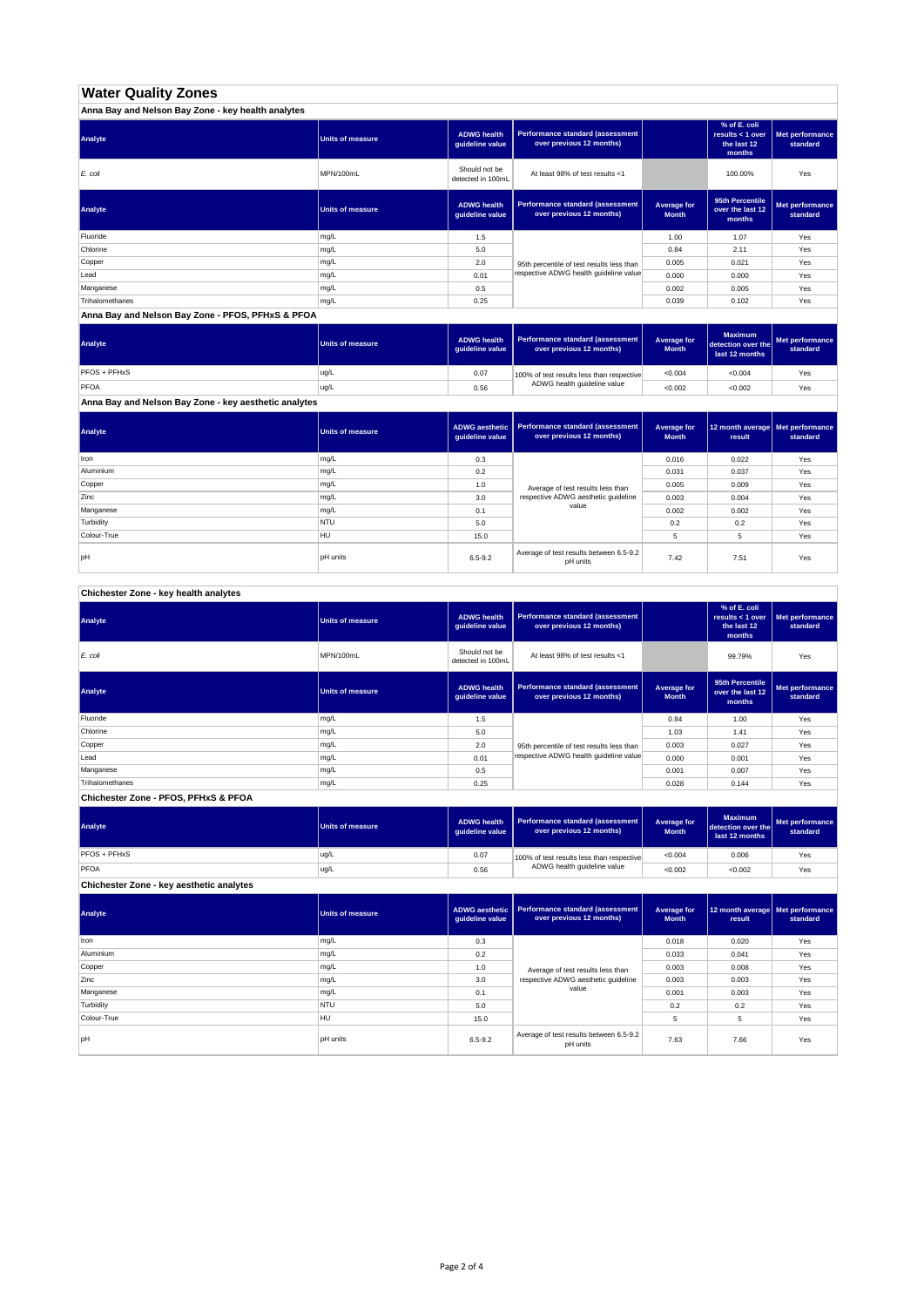| Grahamstown Zone - key health analytes |                         |                                       |                                                              |                             |                                                             |                             |
|----------------------------------------|-------------------------|---------------------------------------|--------------------------------------------------------------|-----------------------------|-------------------------------------------------------------|-----------------------------|
| Analyte                                | Units of measure        | <b>ADWG</b> health<br>quideline value | Performance standard (assessment<br>over previous 12 months) |                             | % of E. coli<br>results $<$ 1 over<br>the last 12<br>months | Met performance<br>standard |
| E. coli                                | MPN/100mL               | Should not be<br>detected in 100mL    | At least 98% of test results <1                              |                             | 99.79%                                                      | Yes                         |
| Analyte                                | <b>Units of measure</b> | <b>ADWG</b> health<br>quideline value | Performance standard (assessment<br>over previous 12 months) | Average for<br><b>Month</b> | 95th Percentile<br>over the last 12<br>months               | Met performance<br>standard |
| Fluoride                               | mg/L                    | 1.5                                   |                                                              | 0.97                        | 1.04                                                        | Yes                         |
| Chlorine                               | mg/L                    | 5.0                                   |                                                              | 0.75                        | 1.32                                                        | Yes                         |
| Copper                                 | mg/L                    | 2.0                                   | 95th percentile of test results less than                    | 0.003                       | 0.010                                                       | Yes                         |
| Lead                                   | mg/L                    | 0.01                                  | respective ADWG health guideline value                       | 0.000                       | 0.001                                                       | Yes                         |
| Manganese                              | mg/L                    | 0.5                                   |                                                              | 0.001                       | 0.006                                                       | Yes                         |
| Trihalomethanes                        | mg/L                    | 0.25                                  |                                                              | 0.053                       | 0.139                                                       | Yes                         |
| Grahamstown Zone - PFOS, PFHxS & PFOA  |                         |                                       |                                                              |                             |                                                             |                             |

#### **ADWG health guideline value Average for Month Maximum detection over the last 12 months Met performance standard** 0.07 100% of test results less than respective  $\sim 0.004$  0.005  $\sim$  Yes 0.56 <0.002 <0.002 Yes PFOS + PFHxS ug/L PFOA ug/L 100% of test results less than respective ADWG health guideline value **Analyte Performance standard (assessment <b>Performance standard (assessment Performance standard (assessment Performance standard (assessment Performance standard (assessment**

**Grahamstown Zone - key aesthetic analytes**

| Analyte     | <b>Units of measure</b> | quideline value | ADWG aesthetic   Performance standard (assessment  <br>over previous 12 months) | Average for<br><b>Month</b> | 12 month average   Met performance<br>result | standard |
|-------------|-------------------------|-----------------|---------------------------------------------------------------------------------|-----------------------------|----------------------------------------------|----------|
| Iron        | mg/L                    | 0.3             |                                                                                 | 0.023                       | 0.020                                        | Yes      |
| Aluminium   | mg/L                    | 0.2             |                                                                                 | 0.045                       | 0.049                                        | Yes      |
| Copper      | mg/L                    | 1.0             | Average of test results less than                                               | 0.003                       | 0.005                                        | Yes      |
| Zinc        | mg/L                    | 3.0             | respective ADWG aesthetic quideline                                             | 0.004                       | 0.004                                        | Yes      |
| Manganese   | mg/L                    | 0.1             | value                                                                           | 0.001                       | 0.003                                        | Yes      |
| Turbidity   | <b>NTU</b>              | 5.0             |                                                                                 | 0.3                         | 0.2                                          | Yes      |
| Colour-True | HU                      | 15.0            |                                                                                 | 5                           | 5                                            | Yes      |
| pH          | <b>pH</b> units         | $6.5 - 9.2$     | Average of test results between 6.5-9.2<br>pH units                             | 7.44                        | 7.52                                         | Yes      |

#### **ADWG health guideline value % of E. coli results < 1 over the last 12 months Met performance standard** Should not be<br>detected in 100ml detected in 100mL 100.00% Yes *E. coli* MPN/100mL At least 98% of test results <1 **ADWG health guideline value Average for Month 95th Percentile over the last 12 months Met performance standard** mg/L 95.0 percentile of test results less than percentile of test respective ADWG health guideline value to the metalline of the metalline value of the metalline value of the metalline value of the metalline value of the m **ADWG health guideline value Average for Month # Maximum detection over the last 12 months Met performance standard** 0.07 100% of test results less than respective  $\sim 0.004$   $\sim 0.004$  Yes 0.56 <0.002 <0.002 Yes **ADWG aesthetic guideline value Average for Month 12 month average result Met performance standard** 5.0 0.3 0.2 Yes Average of test results less than respective ADWG aesthetic guideline pH units 6.5-9.2 Average of test results between 6.5-9.2 8.06 8.06 Yes<br>Average of test results between 6.5-9.2 and 8.06 8.06 9.9 and 8.06 9.9 and 9.06 9.06 9.06 9.06 9.06 9.06 9.07 **Gresford Zone - key aesthetic analytes Analyte Performance standard (assessment Performance standard (assessment Performance standard (assessment Performance standard (assessment performance standard (assessment**) **Turbidity** NTU value **PFOS + PFHxS** ug/L PFOA ug/L 100% of test results less than respective ADWG health guideline value **Gresford Zone - PFOS, PFHxS & PFOA Analyte Performance standard (assessment <b>Performance standard (assessment Performance standard (assessment Performance standard (assessment performance standard (assessment Analyte Performance standard (assessment <b>Performance standard (assessment Performance standard (assessment Performance standard (assessment Performance standard (assessment Gresford Zone - key health analytes Analyte Performance standard (assessment Performance standard (assessment Performance standard (assessment Performance standard (assessment performance standard (assessment**